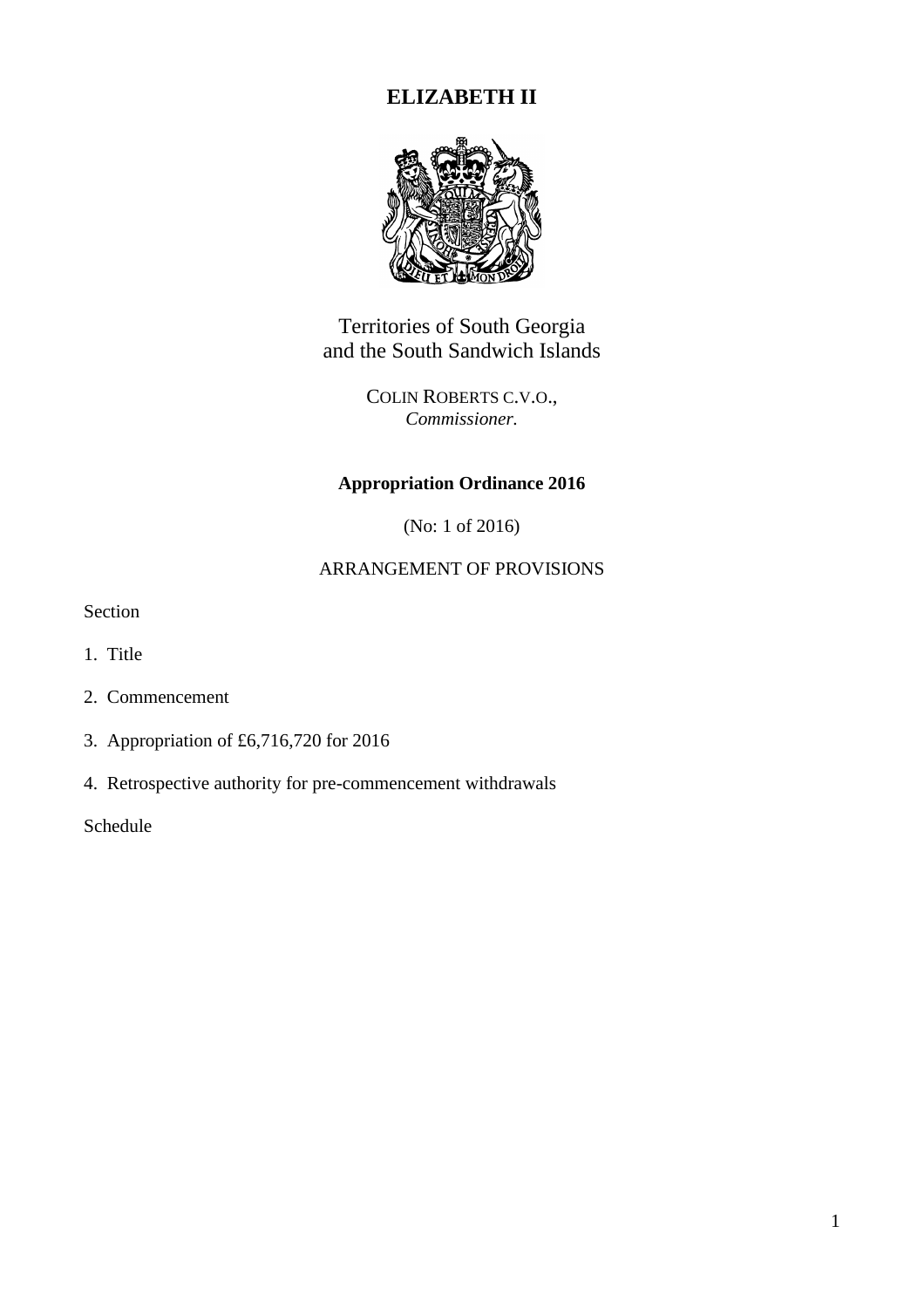## **ELIZABETH II**



Territories of South Georgia and the South Sandwich Islands

> COLIN ROBERTS C.V.O., *Commissioner.*

#### **APPROPRIATION ORDINANCE 2016**

(No. 1 of 2016)

*(enacted: 31 January 2016) (published: 24 March 2016) (commencement: on publication)*

#### AN ORDINANCE

To authorise withdrawals from South Georgia and the South Sandwich Islands funds of money for use during 2016; and for connected purposes.

ENACTED by the Commissioner of South Georgia and the South Sandwich Islands —

#### **1. Title**

This Ordinance is the Appropriation Ordinance 2016.

#### **2. Commencement**

This Ordinance comes into force on publication in the *Gazette*.

## **3. Appropriation of £6,716,720 for 2016**

(1) The Financial Secretary may withdraw sums of up to £6,716,720 in total from South Georgia and the South Sandwich Island funds, for use during 2016.

(2) Sums withdrawn under subsection (1) may be applied during 2016 in accordance with the Schedule.

#### **4. Retrospective authority for pre-commencement withdrawals**

(1) Subsection (2) applies to a withdrawal if  $-$ 

- (a) it would have been authorised by section 3; but
- (b) it was made before this Ordinance comes into force.